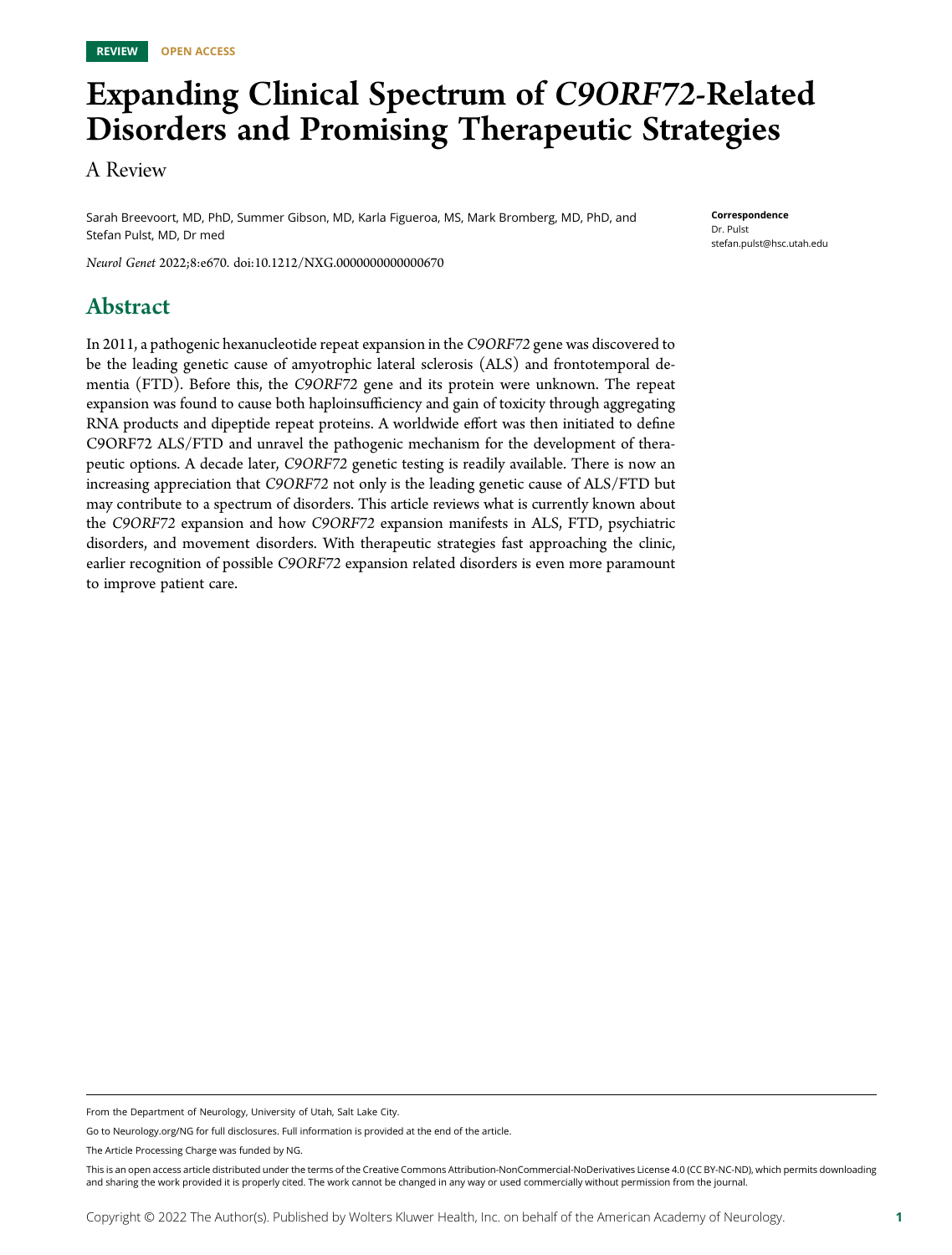$ALS$  = amyotrophic lateral sclerosis;  $ASD$  = autism spectrum disorder;  $ASO$  = antisense oligonucleotide;  $CE$  = capillary electrophoresis; DM1 = myotonic dystrophy; DPR = dipeptide repeat protein; FTD = frontotemporal dementia; FTDbv = behavioral variant FTD; FTLD = frontotemporal lobar degeneration; FTSD = frontotemporal lobe spectrum disorder; HD = Huntington disease; HRE = hexanucleotide repeat; NPC = nuclear pore complex;  $PD =$  Parkinson disease; RAN = repeatassociated non-ATG; rp-PCR = repeat-primed PCR; TDP-43 = TAR DNA-binding protein 43.

Before the identification of the C9ORF72 gene in 2011, it had been known for some time that a gene or genes associated with frontotemporal dementia (FTD)-amyotrophic lateral sclerosis (ALS) resided on human chromosome 9 using genetic linkage analysis in pedigrees segregating ALS or FTD or both phenotypes.<sup>1,2</sup> Mok et al.<sup>3</sup> described a  $\sim$ 140-kb risk haplotype on chromosome 9p21 that was shared by chromosome 9p-linked families and showed significant association with FTD and ALS in several populations. The presence of the same haplotype across multiple families suggested that most individuals carried the same pathogenic variant. Finding the haplotype in individuals with ALS or FTD also supported the notion that the same mutation could cause disparate phenotypes.

Two groups identified the disease-causing chromosome 9p mutation using different approaches and succeeded simultaneously. The collaborative group led by Rademakers performed detailed sequencing of the C9ORF72 gene and identified a polymorphic GGGGCC (G4C2) hexanucleotide repeat (HRE) located between the 2 noncoding C9ORF72 exons 1a and 1b.<sup>4</sup> Analysis of this HRE in samples from members of a family with autosomal dominant ALS/FTD showed an aberrant segregation pattern with all affected individuals appearing homozygous. They suspected that lack of segregation was due to the presence of an unamplifiable repeat expansion and developed a repeat-primed PCR (RP-PCR) method (see below) designed to detect expanded G4C2 repeats. The presence of repeat expansions was detected by RP-PCR in all affected family members, but not in unaffected relatives, which was subsequently confirmed by Southern blot analysis. The maximum size of the repeat in controls was 23 units, whereas in affected individuals, it was estimated at 700 or more repeats.

The collaborative group led by Traynor used an approach that emphasized enrichment of the chromosome 9p region followed by massive parallel sequencing.<sup>5</sup> Enrichment techniques encompassed flow sorting of chromosome 9 or enrichment of the target region using 43,000 custom oligonucleotide baits covering a total of 2.58 MB in the chromosome 9p FTD/ALS locus. Subsequent manual alignment of sequence reads in the target region identified the HRE in the C9ORF72 gene. Defining a pathogenic expansion as >30 repeats, they found that 113 of 402 ALS cases and 2 of 478 controls from Finland had an expanded repeat using rp-PCR analysis. None of the African samples carried >15 G4C2

repeats (average: 3; range: 0–15) providing the first suggestion that repeat alleles may differ in specific populations. In Finish familial ALS cases, 52 (46.4%) had the expansion. Independently confirming the pathogenic role of the G4C2 repeat in FTD, they also found a 29% occurrence of expanded repeats in Finnish FTD cases. Indeed, C9ORF72-ALS frequency varies widely based on ethnicity and geographic region and is most common in European and North American populations, accounting for about 40% of ALS cases with a family history of ALS and 8% of ALS without a family history $^6;$ in contrast, it is rarely found in Asian populations.<sup>7-10</sup> A recent study in 140 South Africans with sporadic ALS identified 10 cases (7%) of pathogenic C9ORF72 expansions: 4 White and 6 Cape mixed Africans—ancestry derived from European settlers, Indigenous tribes, and Indian Islanders, among others.<sup>11</sup> This regional variance, increased risk among those with a family history—along with the common haplotype suggests a single common founder, who originated from Finland.<sup>12,13</sup> Modeling estimates have dated this founder to around 500 AD, which closely coincides with the beginning of the Viking invasions from Finland. Alternatively, a competing hypothesis is that the identified common haplotype contributes instability to the C9ORF72 region; thus, the region itself predisposes to the creation of expansion.<sup>14</sup> A recent study of 593 patients with ALS in India discovered the presence of C9 expansion in 3.2% (19/593) of patients with ALS where 47.4% (9/19) positive cases belonged to the eastern region of India. The common haplotype was present in 11 of the 19 cases.<sup>15</sup> Although pathogenic C9 expansions appear to be most prevalent in individuals of European ancestry, recent work supports the need for increased testing in more diverse populations.<sup>11,15,16</sup>

# Pathogenesis of C9ORF72 Expansion

### C9ORF72 Expansion and Morphologic Findings

Mechanisms of neuronal dysfunction in the setting of C9ORF72 expansion are currently not clear. Pathologically, in most, but not all, patients with C9ORF72 ALS/FTD, aggregation of TAR DNA-binding protein 43 (TDP-43) occurs in clinically correlated cortical and spinal motor neurons and the frontal cortex.<sup>17</sup> The histopathologically unique TDP-43 subtypes A and B are the predominant inclusions found in C9ORF72 patients. TDP-43 is primarily nuclear; however, in patients with ALS/FTD, posttranslationally altered TDP-43 proteins are found to aggregate the cytoplasm. A pathologic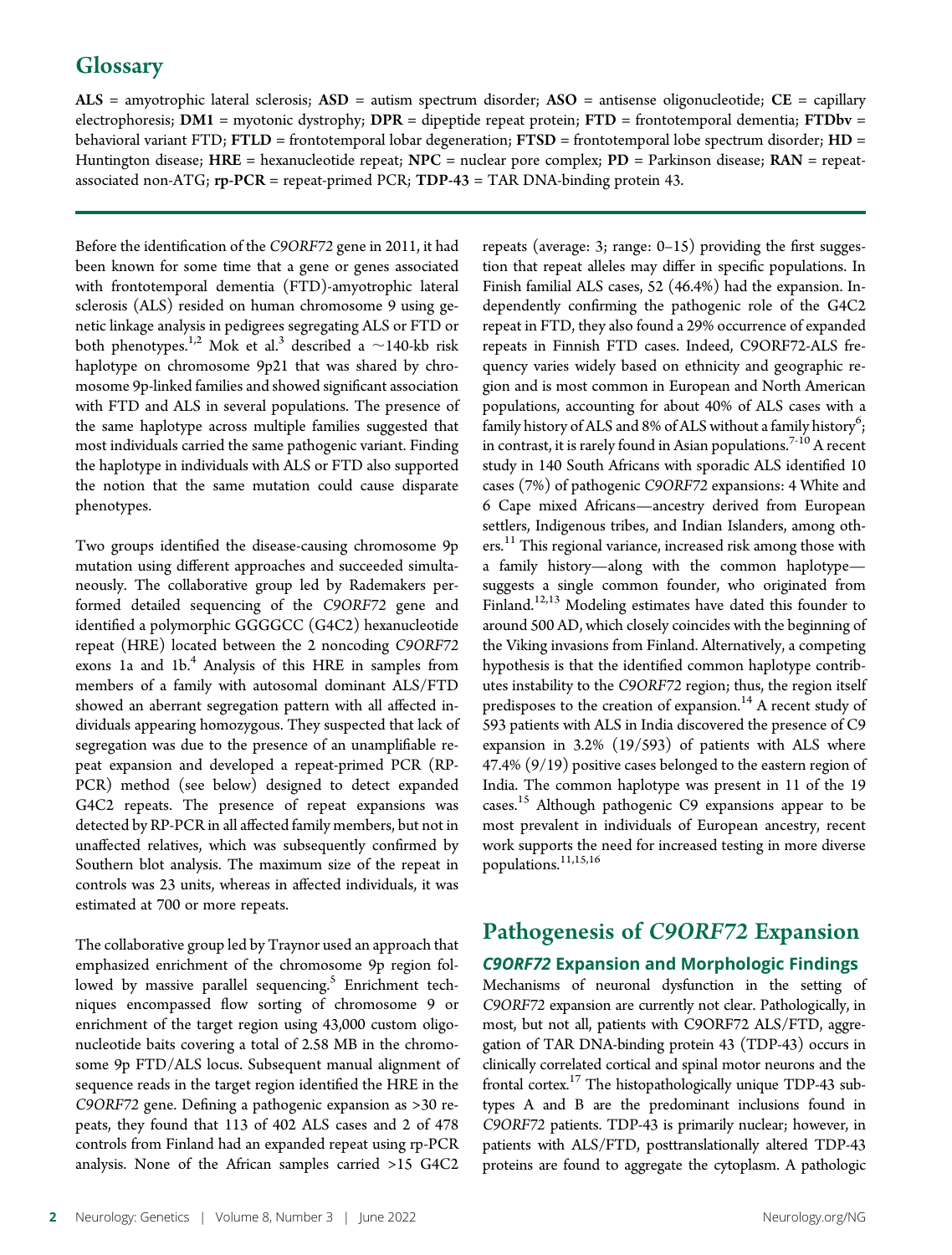link between abnormal TDP-43 and C9ORF72 expansion is currently under extensive investigation. The collaborative study group led by Rothstein recently provided evidence that nuclear accumulation of CHMP7, a critical mediator of nuclear pore complex (NPC) function, is sufficient to cause TDP-43 mislocalization to the cytoplasm and subsequent dysfunction. Impaired nuclear export of CHMP7 led to reduced expression of NPC components and contributed to TDP-43 mislocalization, dysfunction, and downstream deficits in neuronal survival. CHMP7 expression was also found to be elevated in postmortem neuronal tissue of patients with C9ORF72 ALS.<sup>18</sup>

Approximately 50%–60% of patients with ALS will develop frontotemporal dysfunction, ranging from dementia (FTD) to one or more problems with neuropsychological, language, or speech function. These are collectively known at the frontotemporal spectrum disorders of ALS and are discussed in greater detail below. Anatomically, sporadic FTD and C9ORF72-FTSD have similar morphologic changes in the brain, with atrophy of the anterior insula, anterior cingulate, amygdala, and striatum; those with C9ORF72-FTSD, however, display more involvement of the medial pulvinar thalamus. Increased cerebellar atrophy has also been shown in C9ORF72-FTSD and ALS, though less consistently. $^{17}$ 

### Pathogenesis and Allele Size

There is debate surrounding both the pathogenic allele size for C9ORF72-ALS and the correlation of size of the expansion and disease severity. Pathologic expansions are typically hundreds to thousands of repeats in length, although disease has been seen with smaller expansions. Alleles with greater than 30 repeats are generally considered pathogenic for C9ORF72-ALS<sup>5</sup>; yet, although relatively rare, intermediatelength alleles of 20–30 repeats may increase the risk for C9ORF72-ALS $^{19-21}$  and parkinsonism.<sup>22</sup> C9ORF72 expansion size has been suggested to correlate with age at onset of  $\mathrm{ALS}^{23,24}$ —an association common in many neurologic repeat expansion diseases—other studies, however, have failed to demonstrate this.<sup>10,25</sup> One of the confounding factors for both of these debates is the somatic instability of the expansion, specifically that the repeat size is highly variable from tissue to tissue, often with a significant increase in size in the CNS in comparison to blood-derived DNA, which most studies are based on.<sup>26</sup> A second factor is the variety of testing modalities that make determining the size of the expansion often unreliable or incomparable.

The secondary structure of the C9ORF72 expansion has been shown to contribute to expansion and contraction of repeat lengths $^{27}$  and cause cell-to-cell transmission of dipeptide repeat proteins  $(DPRs)$ ,<sup>28</sup> which are found in aggregates throughout the CNS of C9ORF72 patients.<sup>29,30</sup> Conceivably, then, just a small population of cells with pathogenic C9ORF72 expansions could be present in the CNS and initiate the disease process. Such somatic variations would be missed by routine blood DNA testing that evaluates germline cells. A recent report found no evidence of C9ORF72

expansion in spinal cord tissue of patients with ALS negative for C9ORF72 expansions<sup>31</sup> providing further support that normal C9ORF72 expansions are stable<sup>26</sup> and expansion instability occurs only when restricted to expanded alleles. $32$ Repeat length variability in tissues of patients with very large C9ORF72 expansions has been reported, $26$  but as these studies suggest pathogenic expansions likely occur in most if not all cells. It remains unclear whether an exact number of repeats trigger disease or whether other factors are more important than repeat length.

### Pathophysiology of C9ORF72 Expansion

Several mechanisms are hypothesized to explain C9ORF72 expansion pathogenesis, with RNA toxicity and repeat-associated non-ATG (RAN) translation being the 2 major ones (Figure 1B and Figure 1C), and loss of C9ORF72 function likely of lesser importance (Figure 1D). C9ORF72 transcript levels and protein expression are decreased in patients with C9ORF72 ALS/  $FTD<sub>1</sub><sup>4,33,34</sup>$  yet neurodegenerative features are not found in loss of function models.35-37 C9ORF72 expansion occurs within an intron and therefore undergoes canonical transcription. Toxic gain of function occurs when expansion RNA transcripts block the transcription of other genes by sequestering RNA-binding proteins.<sup>38-41</sup> Products from RAN translation of C9ORF72 expansion can also exert deleterious effects on cellular processes. First discovered in spinocerebellar ataxia type 8 and myotonic dystrophy (DM1), RAN translation is now known to occur in many microsatellite expansion–related diseases, including C9ORF72-ALS/FTD.<sup>29,42-44</sup> RAN translation begins in hairpin forming expansion regions independent of the canonical ATG start codon. Multiple RAN products can be produced from different reading frames as expansion mutations are often bidirectionally transcribed.<sup>42,45</sup> RAN proteins can cause cytoplasmic mislocalization and block splicing of genes related to mitochondrial, neuronal, and pre-mRNA splicing function.<sup>46</sup> In addition, they can disrupt the ubiquitin proteosome system, form aggregates trapping macromolecular complexes, and cause vesicle and endoplasmic reticulum membrane deformation.<sup>47,48</sup> The contribution of individual RAN proteins to disease is unclear. C9ORF72-RAN protein expression is toxic in zebrafish<sup>49</sup> and induces neurodegeneration in mice.<sup>47</sup> In particular, the arginine-containing proteins (pol $yPR$  and polyGR) show the greatest toxicity.<sup>38,50</sup> These C9ORF72-RAN toxicity studies used repeat lengths of fewer than 90 units, whereas human C9ORF72 disease often involves repeat lengths in the hundreds to thousands. Continued investigation is necessary to better define the structure and pathogenesis of C9ORF72-RAN proteins.

### C9ORF72 Expansion and Nuclear Transport

Compositional changes to the NPC occur early in C9ORF72 disease with associated reduction in NPC expression and cytoplasmic mislocalization of componentry.<sup>51</sup> Critical in maintaining overall cellular function, disruption of the NPC and nuclear export influences neuronal viability and is a common feature in neurodegenerative disorders. C9ORF72 expansion disrupts nucleocytoplasmic transport either via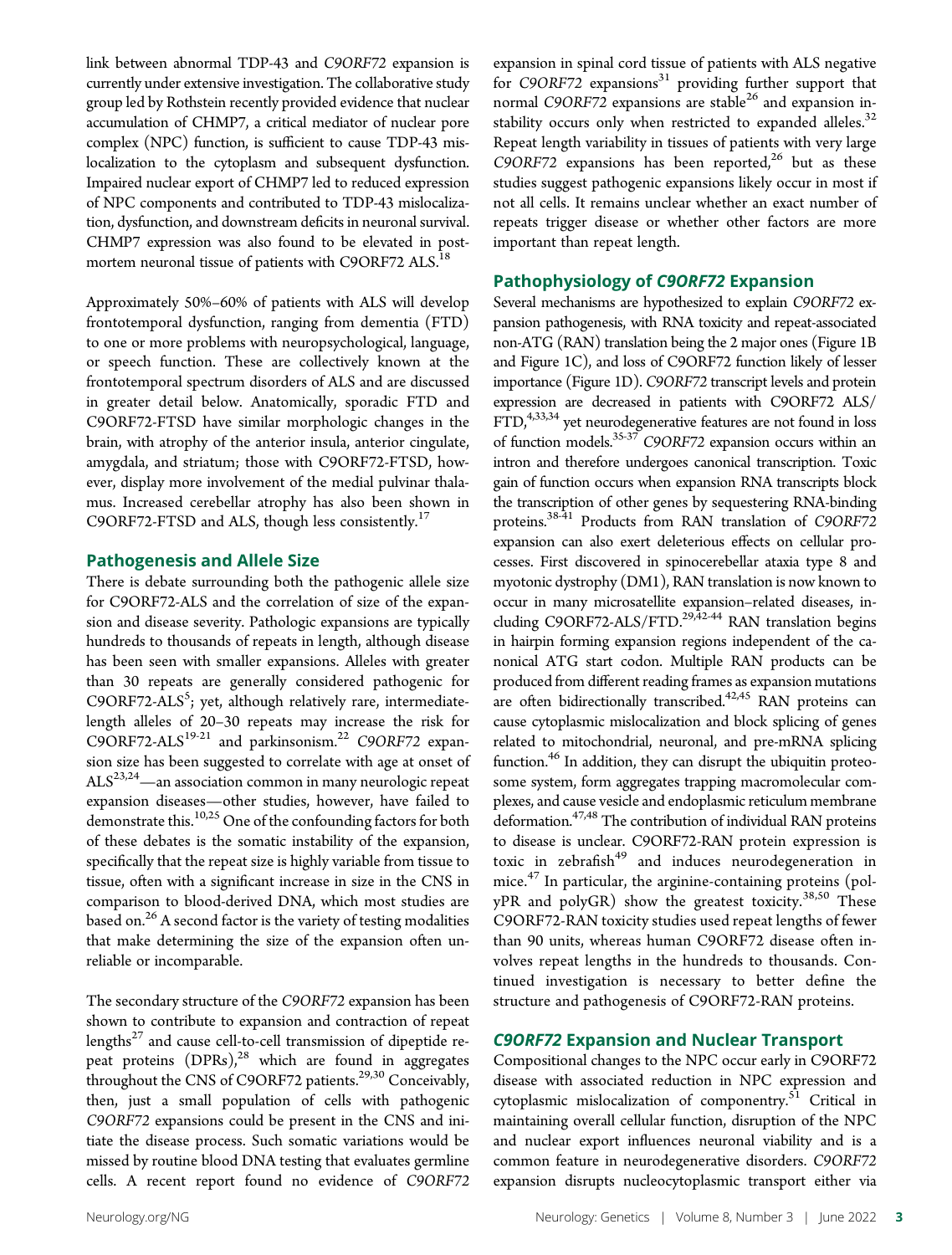



(A) The *C9ORF72* gene contains a polymorphic hexanucleotide (GGGGCC) repeat in a noncoding region. (B) RNA transcripts with the *C9ORF72* repeat<br>expansions are produced by both sense and antisense transcription, resulting antisense repeat-containing RNA. Repeat-containing RNA can cause sequestration of essential RNA-binding proteins leading to defects in pre-mRNA splicing. (C) Expansion repeat is a substrate for non–ATG-dependent translation event that generates dipeptide repeat proteins that cause toxicity through aggregation and altering multiple essential cellular functions. (D) Repeat expansion can interfere with transcription and cause downregulation of C9ORF72 gene expression and loss of C9ORF72 protein function. Adapted from Gitler et al. There has been an awakening: Emerging mechanisms C9orf72 mutations in FTD/ ALS. Brain Res. 2016;1647.

direct interaction of C9ORF72 RNA fragments with nuclear pore proteins or through RAN protein disruption of the NPC. PolyPR-containing RAN proteins bind to regions enriched in phenylalanine/glycine repeats within the complex, thereby plugging the pore and blocking nuclear export.<sup>52</sup> Whether nuclear transport deficits are a cause or consequence of other cellular events in C9ORF72 disease is actively being investigated.

## C9ORF72 Testing Methods

Clinical testing for C9ORF72 has been available since 2012.<sup>53</sup> Reliable and consistent analysis of the C9ORF72 expansion across multiple laboratories, however, has proven to be problematic with a high incidence of both false-positive and negative test results.<sup>54</sup> The characterization of the C9ORF72 expansion is complex due to its GC-rich DNA region and the presence of sequence variations at the  $3'$  end of the repeat

region.<sup>55</sup> This creates a challenge for utilization of conventional PCR-based fragment analysis, and therefore, at a minimum, a combination of gene-specific and RP-PCR is needed for the assessment of large repeat expansions. RP-PCR was first developed in 1996 as an approach to detect the CAG repeat expansion in the DMPK gene that causes DM1.<sup>56</sup> RP-PCR is essentially a 3-primer PCR, where one primer flanks the repeat, another is complementary to the repeat with a tail, and a third binds within the repeat region. This generates a heterogeneous mixture of fragments differing in size by 1 repeat that are then analyzed via capillary electrophoresis (CE) (Figure 2). Because of CE size constraints, the maximum fragment size that can be analyzed by PCR is 145 repeats in length, anything larger must be evaluated with Southern blot. The capability to size larger repeats makes Southern blot the advocated gold standard; however, it is may not detect small or intermediate expansion, and few laboratories offer it.<sup>57</sup> Interpretation of expansion size is inconsistent among laboratories with cutoffs for normal, intermediate, and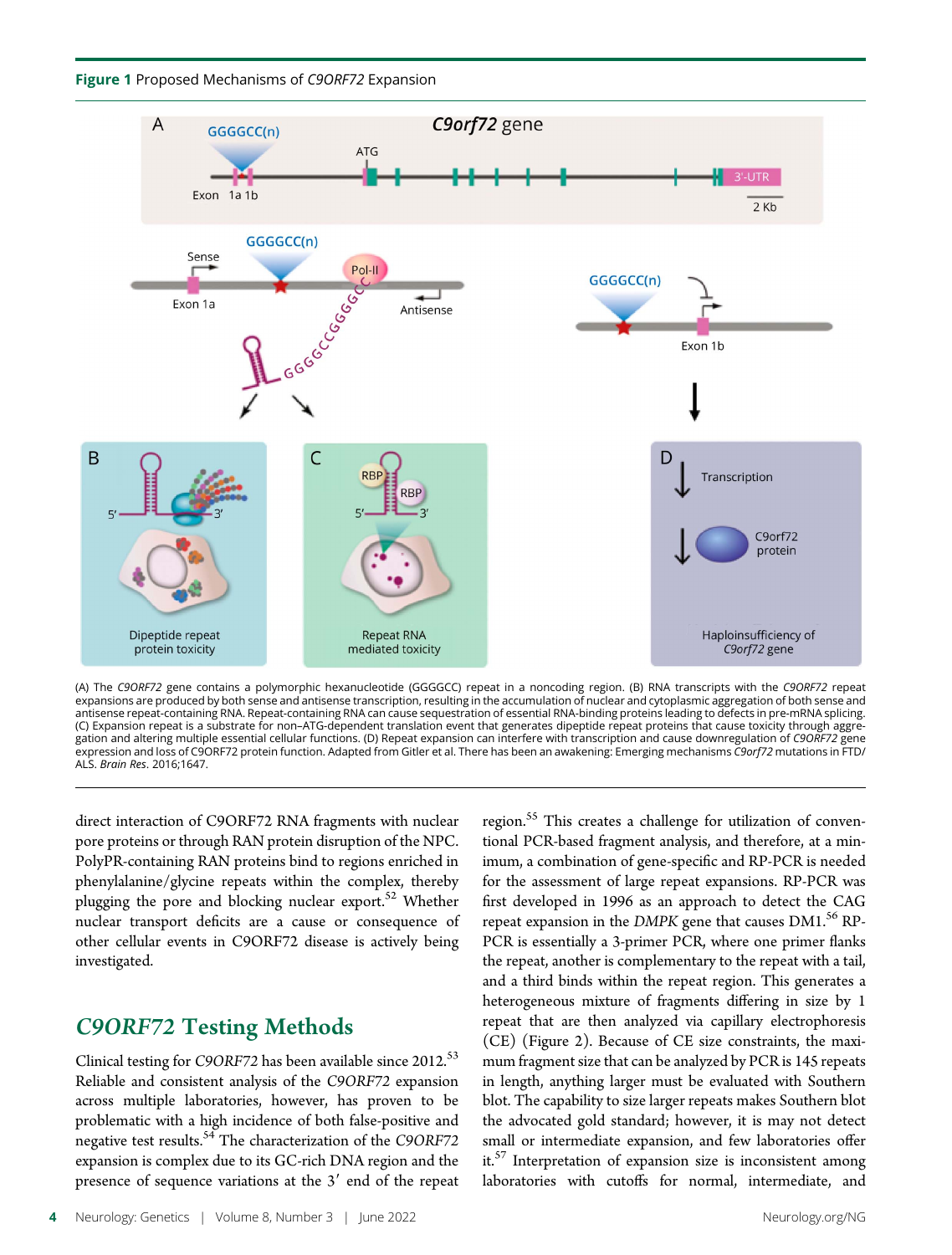



<sup>(</sup>A) RP-PCR/CE representative profile for a heterozygote normal range repeats denoted by the arrows indicate repeat with corresponding size below (2 and 10). (B) RP-PCR/CE fragment representative of a normal expanded repeats of (2 and 27), note the diminishing signal peak as the repeat becomes larger. (C) RP-PCR/CE representative of an expanded repeat greater than 30.

expanded alleles varying significantly.<sup>58</sup> Most laboratories do not report allele sizes within the normal range due to inability to detect fewer than 25, and what constitutes a pathogenic allele size may vary from lab to lab. (Figure 3). Ampliconlength analysis using primers flanking the repeat motif can resolve ambiguous cases where sequence variants interfere with PCR results. Combining amplicon-length analysis and bidirectional 5' and 3' RP-PCR is recommended for greatest sensitivity and specificity.<sup>54,55</sup> Several laboratories offering certified C9ORF72 testing are listed in the Table.

### Recommendations for C9ORF72 Genetic Testing

Clinician surveys reveal a growing consensus ( $\sim$ 93%) to offer genetic testing to patients with familial ALS.<sup>57</sup> Whether to extend testing in cases of sporadic ALS is less clear. With the growing availability of clinical trials for C9ORF72-ALS, and very recently FTD, testing should be offered to any patient diagnosed with either condition, particularly of European ancestry.<sup>57</sup> Recent studies identified the C9ORF72 expansion as accounting for 75%–79% of pathogenic variants in ALS. It



Figure 3 Variable Interpretations of the C9orf72 Hexanucleotide Repeat Number Among Commercial Laboratories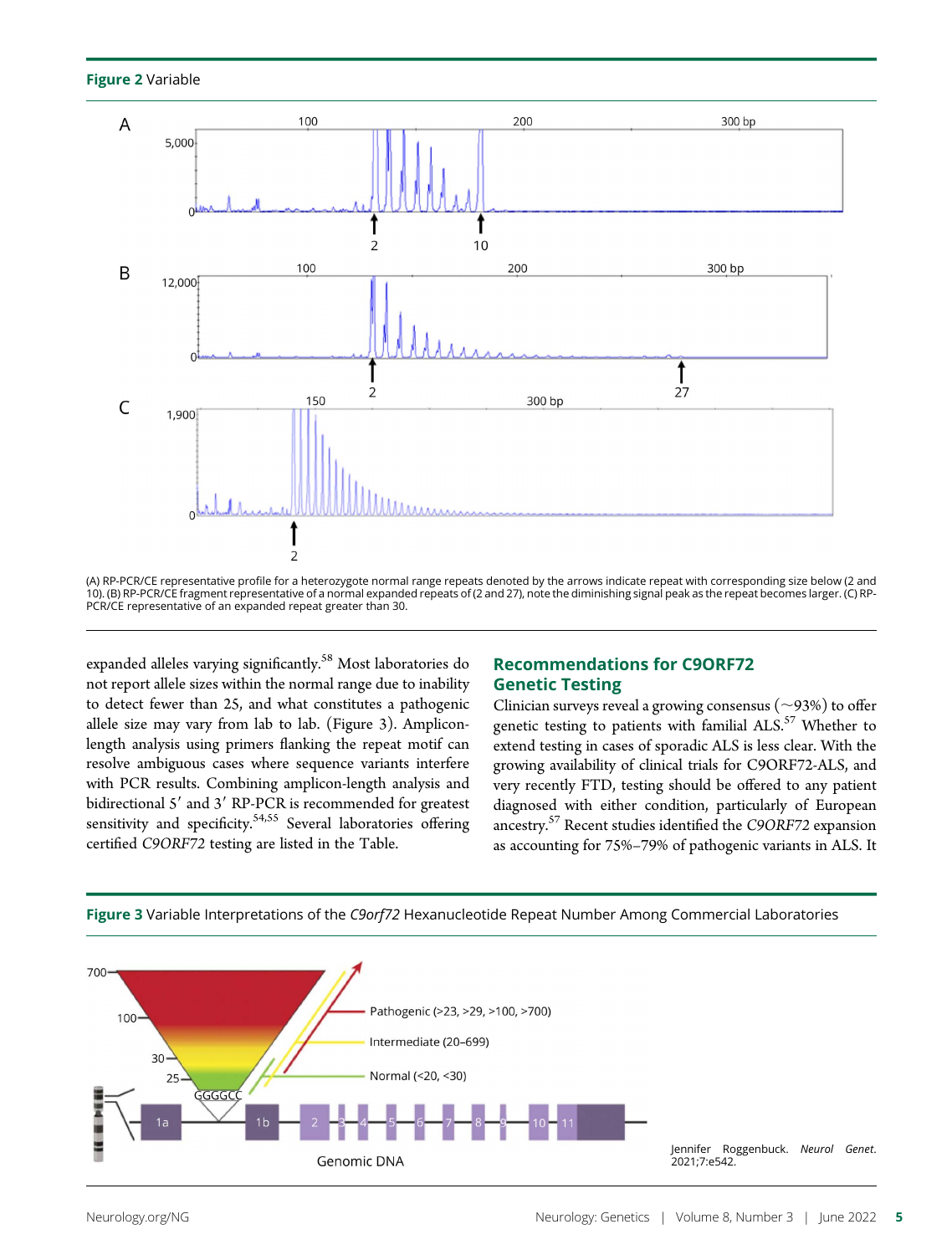### Table Commercial C9ORF72 Testing Laboratories

| <b>Name</b>                     | Method                           | Turnaround<br>time | Website                                                                              |
|---------------------------------|----------------------------------|--------------------|--------------------------------------------------------------------------------------|
| <b>UCSF</b>                     | RP-PCR and Southern <sup>a</sup> | $4-6$ wk           | testmenu.com/UCSFClinLab/Tests/811648                                                |
| Labcorp                         | RP-PCR <sup>b</sup>              | $2-4$ wk           | labcorp.com/tests/620017/c9orf72-genetic-testing-repeat-expansion                    |
| <b>MAYO Clinic Laboratories</b> | RP-PCR <sup>c</sup>              | $5-11d$            | mayocliniclabs.com/test-catalog/Overview/35377                                       |
| Invitae                         | $RP-PCRd$                        | $10 - 21$ d        | invitae.com/pt/physician/tests/444002/#info-panel-assay information                  |
| <b>Athena Diagnostics</b>       | $RP-PCRe$                        | $14 - 21$ d        | athenadiagnostics.com/view-full-catalog/c/c9orf72-dna-test                           |
| <b>Prevention Genetics</b>      | RP-PCR <sup>f</sup>              | $10 - 12d$         | preventiongenetics.com/testInfo?<br>val=C9orf72+Gene+Hexanucleotide+Repeat+Expansion |
| <b>Fulgent Genetics</b>         | $RP-PCRC$                        | 2 wk               | fulgentgenetics.com/repeatexpansion-c9orf72                                          |

Abbreviation: RP-PCR = repeat-primed PCR.

<sup>a</sup> Reference normal >30.

<sup>b</sup> Maximum reportable sizing 65 repeats.

 $\epsilon$  Can provide size up to 145 repeats.

 $d$  Sizing accuracy expected to be  $\pm 1$  repeat alleles greater than or equal to 31 repeats.

<sup>e</sup> Reference range: normal <21 repeats.

f Assay designed to only detect pathogenic expansions.

is becoming increasingly evident, therefore, that at least in US clinics, the prevalence of pathogenic variants in genes other than C9ORF72 may be much lower than originally thought.<sup>16</sup> Presymptomatic testing may be considered for adult relatives of patients with C9ORF72 disease, but only when combined with extensive genetic counseling and psychological assessment. The limitations of testing should be emphasized as the penetrance of C9ORF72-related disease remains unclear. A few studies report a penetrance of 80%–90% by age 80 years, yet others report a much lower rate.<sup>6,59,60</sup> Clinical guidelines for C9ORF72 testing in both sporadic and familial ALS/FTD might allow us to better understand the incidence of C9ORF72 expansion in our diverse population and guide decision making for testing affected persons of non-European descent, in which the incidence rates are likely significantly lower.

### C9ORF72 ALS

Clinically, patients with C9ORF72 ALS are relatively indistinguishable from nonexpanded patients, with a few exceptions. One of the most obvious is the increased risk among patients with a family history of ALS or FTD, particularly in those of Caucasian ethnicity. A second exception is the coexistence of cognitive and behavioral impairment—most commonly behavioral variant FTD (FTDbv), which is seen in about  $50\%$ .  $e^{1-e3}$  There is a reported increased risk of bulbar-onset ALS (up to  $40\%)$ ,  $e^{2}$ ,  $e^{3}$  although this has not been supported in all cohorts.10,e4 The age at onset ranges from the 2nd to the 9th decades, with a peaked age-related prevalence in the 5th decade.<sup>59</sup> Penetrance is high, although incomplete, and is estimated to be  $80\% - 90\%$  by age  $80$  years.  $6, e5$  Duration of disease (from onset to death) is comparable to that of patients with ALS without C9ORF72 expansions, although on average, death occurs earlier by 1.8 years.<sup>e3</sup>

### Nonmotor Symptoms in ALS

The most common nonmotor symptom in patients with ALS is bvFTD. The other FTD subtypes, semantic and progressive aphasia, are uncommon in patients with ALS.<sup>e6</sup> FTDbv is diagnosed clinically based on established criteria and is characterized by progressive deterioration of personality, social norms, and cognition. $e^7$  Ultimately, FTD is caused by frontotemporal lobar degeneration (FTLD), which is a pathologic diagnosis based on the presence of proteinaceous inclusions containing either tau or TDP-43 proteins found in neural tissue at autopsy. Frontotemporal lobe spectrum disorder (FTSD) represents a lesser degree of symptoms, manifesting as apathy, disinhibition, compulsivity, loss of empathy, and executive dysfunction.<sup>e8,e9</sup> Screening tests for elements of FTD/FTSD have been developed for use in ALS clinics.<sup>e10,e11</sup>

Among patients who present with dementia and fulfill the criteria for FTD, about 15% also have motor features consistent with ALS or develop such over a short time. $e^{12}$  Among patients with ALS, a lesser percentage fulfill the criteria for FTD, and a larger number have elements of FTSD—in 274 patients with ALS assessed with a clinical screening tool, 6.5% had a score consistent with FTD and 54.2% consistent with FTSD.<sup>e13</sup> FTSD symptoms usually begin a few years before onset of weakness but are frequently unrecognized by the family.

Patients with ALS can develop psychiatric disease including mood (13.7%) and neurotic (6.2%) disorders and rarely personality disorders and schizophrenia.<sup>e14</sup> Schizophrenia in the form of a single, late-onset psychotic episode occurring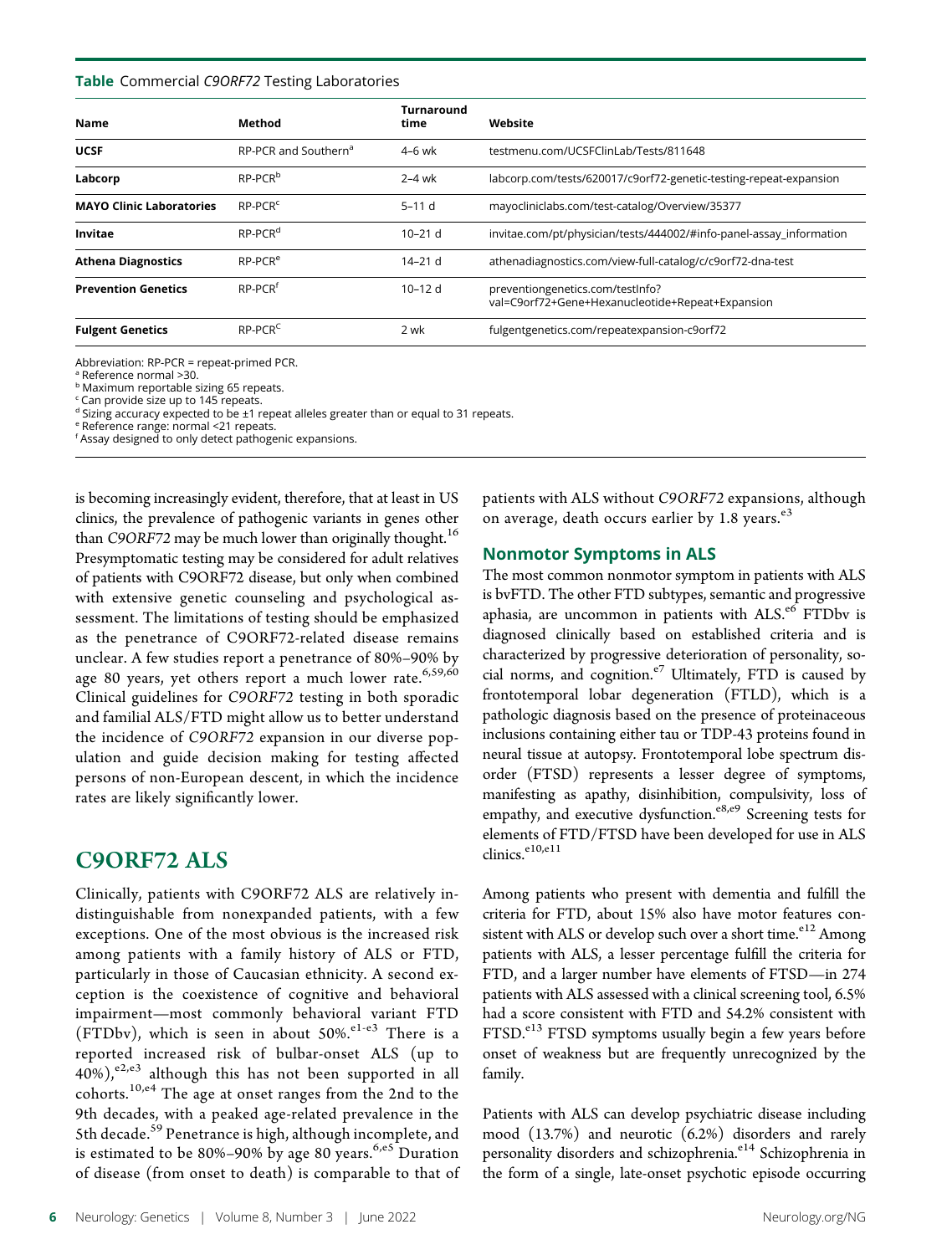1–5 years before onset of ALS although has been observed in population-based studies. Other symptoms include drug use/ abuse and suicide. All are present a long period before onset of weakness.<sup>e15</sup> Similarities also exist between symptoms of bvFTD and those in autism spectrum disorder (ASD), including social isolation, obsessive compulsion, inflexibility, and stereotypy of speech.<sup>e16</sup>

Whether there is an increased incidence of nonmotor symptoms in patients with ALS and relatives with C9ORF72 expansions, particularly psychiatric symptoms, is difficult to answer with precision. Although C9ORF72 expansion is the most common genetic abnormality associated with ALS, the percentage is only moderately high and varies among populations; thus, the number of patients and families available for study is relatively small.<sup>e14,e17</sup> C9ORF72 expansion size varies among patients with ALS. There is also variable expression of expansion size within different tissues from a patient (blood and brain). There does not appear to be a phenotypic correlation with expansion number and ALS or FTD/FTSD.<sup>17</sup>

When investigating the incidence of dementia in family members, the type of dementia is not commonly assessed rigorously for type. In both patients and family members, psychiatric symptoms can be missed as they are frequently not diagnosed. Furthermore, the incidence of any psychiatric disorder in the general population is relatively high, and methods of query for these disorders vary, making comparisons among studies and robust generalizations difficult.

# C9ORF72 Expansions in Patients With ALS and FTD/FTSD and Families

Nonmotor symptoms occur in patients with ALS with and without C9ORF72 expansions. In a study of 60 patients with ALS and FTD,  $\sim$ 20% had repeat expansions, and 80% had normal repeat numbers.<sup>e18</sup> The associations below are considered statistically significant.

An Australian study involving 89 patients with the diagnosis of FTD and ALS and 1,414 first- and second-degree relatives found the following associations: among patients with FTD, 32% had a family member with ASD, whereas only 9% with ALS had an affected family member. Comparing other psychiatric disorders, in patients with FTD or ALS, there were no differences in the percentages of family members with a psychotic, mood, or bipolar disorder or risk of suicide. Family members of patients with FTD and patients with ALS were more likely to have any psychiatric disorder if the family had  $C9ORF72$  expansions.<sup>e19</sup>

In a study of 127 patients with ALS and 2,116 first- and second-degree relatives from an Irish ALS registry, the following were noted: 61% of patients with ALS reported greater than one first- and second-degree relative with psychiatric symptoms, in contrast to 38.6% in a control population. Among families with greater than 3 affected family members, the diagnostic breakdown was schizophrenia, suicide, autism, and alcoholism. All patients with ALS with a C9ORF72 expansion had 1 family member with psychiatric diagnoses, and in those with 3 or more affected members with psychiatric diagnoses, only 20.7% had an expansion. The data support a strong connection between ALS and psychiatric disorders, but the presence of a C9ORF72 expansion did not associate with greater numbers of affected family members. Of note, depression was not overrepresented in patients with ALS.<sup>e16</sup>

A study based on a Scottish national motor neuron disease (ALS) registry used a uniform 4-generation family history to assess dementias and psychiatric disorders in the patient and family and also included assessment for frontotemporal lobe dysfunction.<sup>e9</sup> Determination of C9ORF72 repeat expansion was available for 84.9% (256/305), and 9.3% had diseasecausing expansions. Among the patients with ALS, FTD was identified in 5.6% and FTSD in 51.1%, with apathy the most common behavioral change in 29.7%. A family history of dementia was reported in 29% (76/266). The above associations were not linked with C9ORF72 status, and cognitive and psychiatric features in patients and family members were felt to represent a general overlap or continuum with these conditions and ALS.

# Movement Disorders

Initial studies of patients with C9ORF72 ALS/FTD noted the presence of additional motor symptoms with parkinsonian features, suggesting that C9ORF72 expansion could cause a more heterogeneous syndrome.<sup>e20-e22</sup> Movement disorders occur frequently in patients with C9ORF72 expansion and can precede the diagnosis of ALS/FTD. Movement disorders can also be the initial or sole manifestation of C9ORF72 expansion.<sup>e23</sup> Parkinsonism is a prevalent  $(\sim40\%)$  feature of C9ORF72-ALS/FTD, particularly in those with bvFTD where prevalence can increase to 75%.<sup>e20</sup> C9ORF72 expansion–associated movement disorders are clinically heterogeneous and frequently found in combination. Tremor and parkinsonism were the most frequent movement disorders reported in a recent cohort study.<sup>e23</sup> Although there are no consensus guidelines, several studies provide support for testing for C9ORF72 expansion in persons presenting with parkinsonism, tremor, distal myoclonus, cervical dystonia, and chorea with orofacial involvement in the setting of familial neurodegenerative conditions.

### C9ORF72 Expansion Carriers, Typical Parkinson Disease, and Parkinsonism

There is no evidence that C9ORF72 positivity (as defined by >60 repeat units) contributes a significant risk for Parkinson disease (PD). Yet, several studies have shown an increased risk associated with intermediate repeat expansions (20–30 units).<sup>e24,e25</sup> The clinical significance of this finding is limited due to the relatively small number of cases, and further studies are needed to explore this correlation. Likely, there are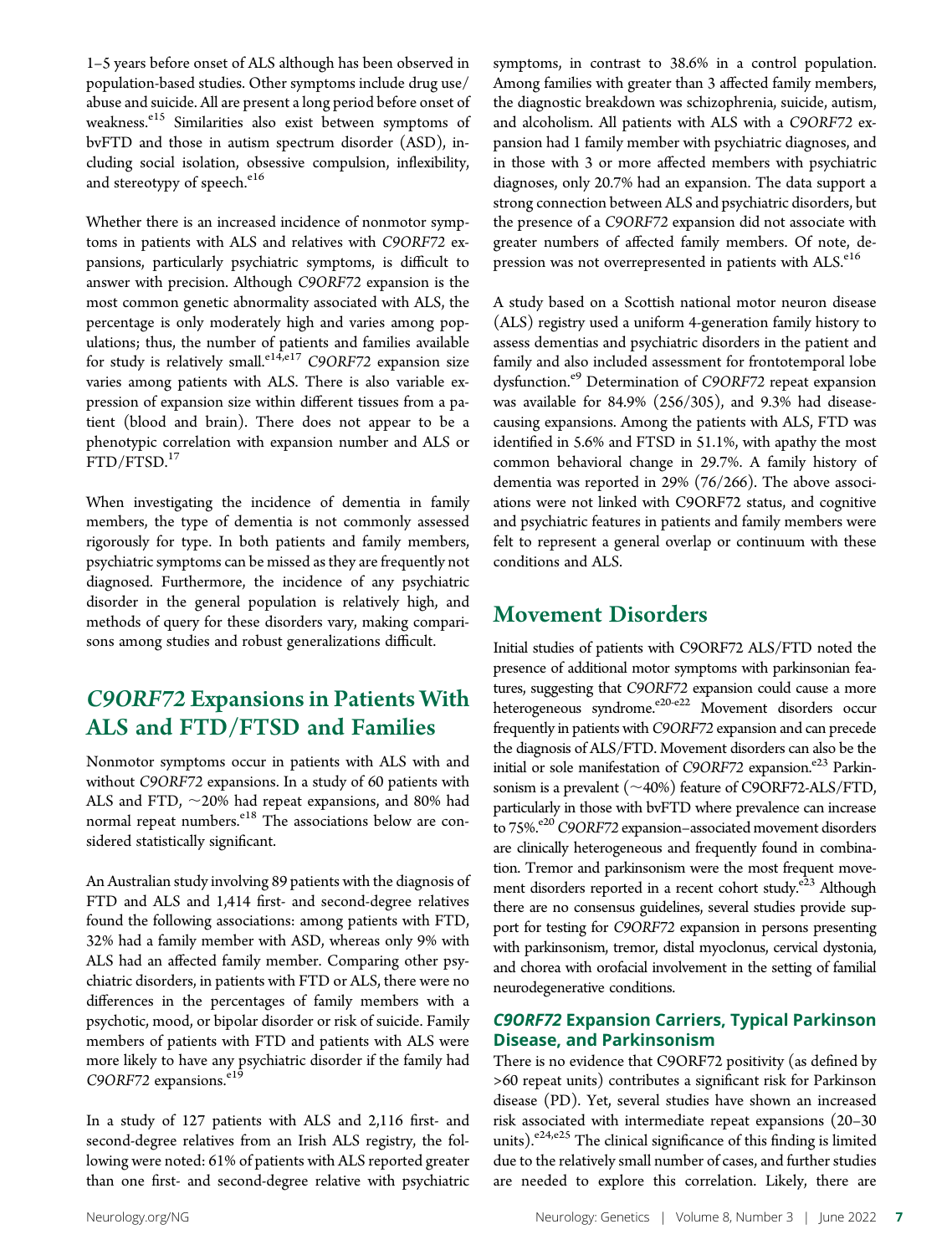disease-modifying genetic and environmental factors present that may partially explain the inconclusive link between C9ORF72 expansion number and PD. Of interest, patients with PD with intermediate expansions appear to be quite Dopa responsive, which is not the case in most C9ORF72 patients harboring larger expansions and displaying parkinsonian features as part of a more complex phenotype.<sup>e20,e24,e26</sup>

Patients with C9ORF72-FTD/ALS who develop parkinsonism often present with the typical symptoms of asymmetriconset akinetic rigidity with prominent bradykinesia and little or no tremor. $e^{20,e^{28}}$  On average, patients with C9ORF72-FTD/ALS with parkinsonism present at a younger age ( $\sim$ 52 years), with parkinsonian signs typically manifesting in the first 2 years of disease and even earlier in familial FTD/ALS cases.<sup>4,e20,e28</sup> In a review of 45 C9ORF72 patients with parkinsonism, the syndrome consisted of hypokinetic rigidity without resting tremor (61%) with both asymmetric (59%) and symmetric (41%) distributions. Additional features included upper motor neuron signs (60%), lower motor neuron signs (36%), cognitive dysfunction (85%), behavior/ personality changes (55%), and psychiatric symptoms (29%). Family history yielded evidence of ALS (31%) and FTD  $(21\%)$ .  $e^{28}$ 

Among the few histopathologically confirmed studies, the presence of parkinsonism in C9ORF72 patient correlated with TDP-43 and p62 pathology within the basal ganglia. Across 2 large studies of autopsy-proven PD (pooled sample size >800 patients), just 1 C9ORF72 expansion carrier (>30 units) had both typical PD (diffuse Lewy bodies throughout the neocortex and TDP-43 pathology with FTLD) and C9ORF72-mediated pathology consisting of p62-positive, TDP-43–negative neuronal cytoplasmic inclusions in the hippocampus and cerebellar granule cells.<sup>e26,e29</sup> The distinct pathology in the substantia nigra in these cases suggests a unique mechanism for C9ORF72 mediated parkinsonism.<sup>e29,e30</sup>

### C9ORF72 and Atypical Parkinsonian Syndromes

The prevalence of C9ORF72 expansion in atypical parkinsonian syndromes is difficult to determine based on only a few case reports and small cohort studies. C9ORF72 expansion has been found in patients with dementia with Lewy bodies, corticobasal syndrome, and progressive supranuclear palsy. It has been suggested, however, that these cases constitute incomplete diagnoses as ALS/FTD signs are often absent in the beginning.<sup>e27,e28,e31</sup>

C9ORF72 expansion is now recognized as the leading genetic cause of Huntington-like (Huntington disease [HD]-like) disease, which is clinically indistinguishable from HD but without the diagnostic CAG repeat expansion in the HTT gene.<sup>e32,e33</sup> Further neuropathologic studies elucidating whether C9ORF72-mediated pathology occurs in HD-related brain regions are needed; however, there does not appear to

be a causal relationship between C9ORF72 expansion and HD. That C9ORF72 expansion can cause HD-like disease does support the findings that atypical movement disorders including chorea, dystonia, tremor, myoclonus, and rigidity can be present among C9ORF72 expansion carriers.<sup>e33</sup> With limited cases, it is unclear if there is age-related penetrance or disease anticipation. It is feasible that even intermediatelength C9ORF72 expansions can interact with repeats of other genes, thereby altering the phenotypic presentation of HD and other repeat disorders. $e^{34-e37}$  Conversely, the repeats of other disease-causing expansions can interact with and influence the C9ORF72 phenotype.<sup>e36</sup>

# C9ORF72 Mouse Models

There are several mouse models probing the pathogenic mechanism of C9ORF72 expansion. As discussed previously, the pathogenesis of C9ORF72 expansion is thought to be due to loss of C9ORF72 function, gain of toxicity from expansion RNA, or via products of RAN translation. Likely, there is a synergetic effect among these processes, which may also be disease or tissue specific given the heterogeneity that is observed across similar repeat lengths.

### Gain of Toxicity Models

Transgenic mouse models carrying the intronic C9orf72 expansion have been generated by several groups.<sup>35,e38</sup>,e39 Although all develop molecular characteristics of ALS/FTD, only 2 models reported behavioral and pathologic phenotypes.<sup>35,e40</sup> The model backgound appears to exert influential effects on phenotype. In the C57 black 6 (C57Bl/6) background C9orf72 expansion resulted in age-dependent cognitive deficits and mild hippocampal neuronal loss at 12 months. Conversely, on the Friend Virus B NIH Jackson (FVB/NJ) background C9orf72 expansion resulted in length and dosedependent phenotypes, including motor dysfunction and ALS/ FTD neurodegenerative features.<sup>e40</sup> Consistent with human disease, there is variable penetrance in these animals, with some developing acute disease  $(\sim$ 30%) and others showing milder, slowly progressing phenotypes  $(\sim40%)$  or no detectable phenotype  $(\sim$ 25%). End-stage, acutely affected mice had severe hippocampal and cortical degeneration, weakness, and paralysis of one or both hindlimbs. Motor neuron loss, neuroinflammation, gait abnormalities, decreased survival, and aggregation of RAN proteins were detectable in both acutely and slowly progressing mice.<sup>e40</sup> These mice (FVB C9-500) were deposited at The Jackson Laboratory (JAX) in 2017 and are available to the research community. To note, follow-up studies with these mice have shown disparate phenotypes, including the absence of survival and motor deficits, $e^{41}$  with this difference being ascribed to differing research methods. $e^{42}$  A recent study did show a robust ALS/FTD phenotype in this JAX FVB C9-500 cohort that was prevented with an antibody against the poly-GA dipeptide RAN proteins. This study provides support not only for the relevance of this model for study but also that RAN protein pathology is a driving mechanism for C9ORF72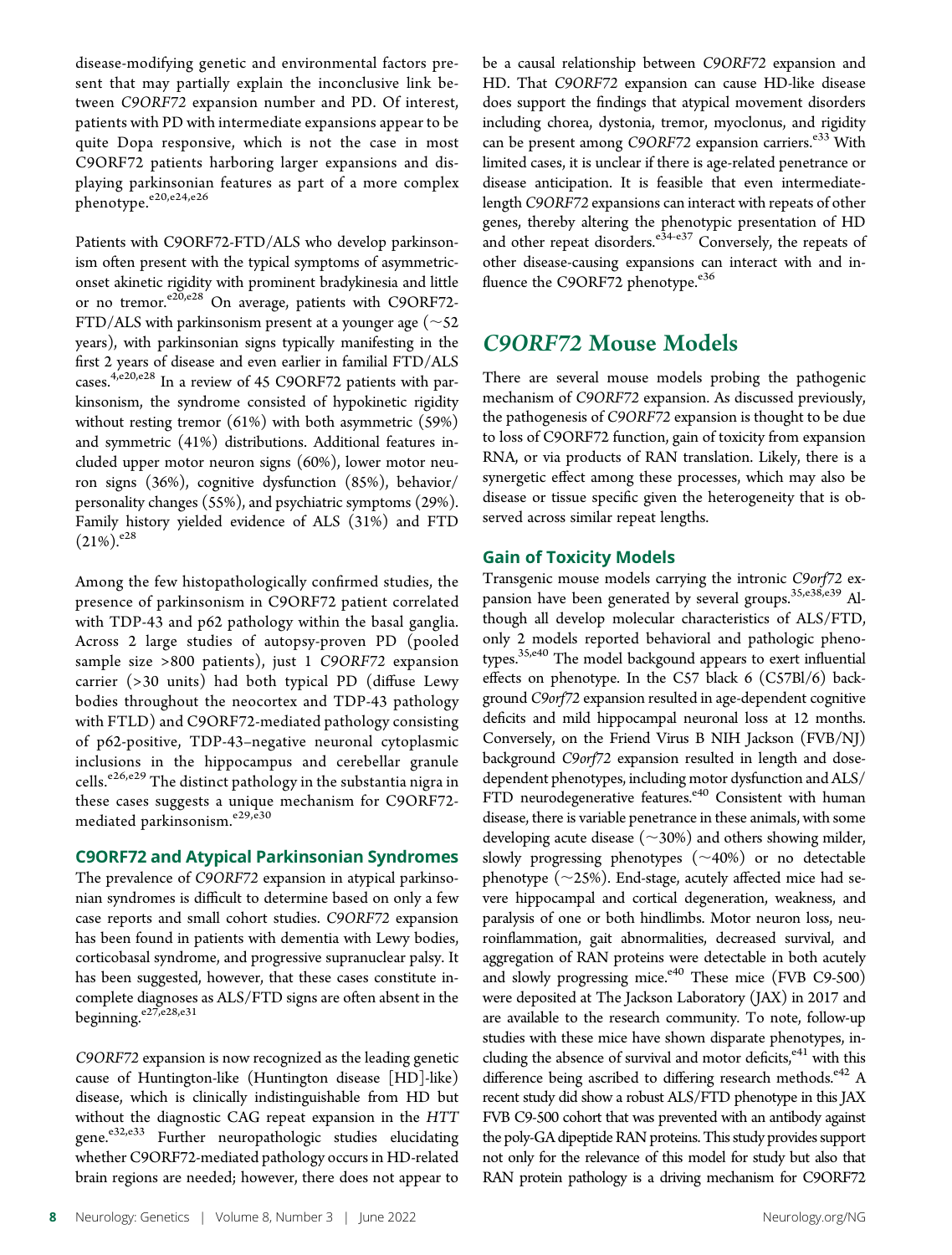disease.<sup>e43</sup> Other groups have now also reported decreased survival and similar findings in these JAX FVB C9-500.<sup>e42,e44</sup>

### Loss of Function Models

Loss of C9orf72 in zebrafishe<sup>45</sup> and Caenorhabditis eleganse<sup>46</sup> causes motor deficits, whereas there is no neurodegenerative phenotype in mice with reduced or eliminated expression of C9ORF72. Decreased lifespan is seen in these animals resulting from age-dependent abnormalities independent of the nervous system, including splenomegaly and lymph node enlargement.<sup>35-37</sup> The selective elimination of C9ORF72 from neurons and glial cells, at least in mice, does not cause motor neuron degeneration, motor deficits, or disease.<sup>e47</sup> An unresolved question has been whether reduced C9ORF72 production from the affected allele synergizes with gain of toxicity mechanisms from repeat expansion to drive disease. To better understand this, one group<sup>e48</sup> developed a cohort of mice in which neither, one, or both endogenous C9orf72 alleles are inactivated and express transgenes encoding either 66 repeats or a 450 repeat-containing C9orf72 gene that does not encode the C9ORF72 protein. Reduction or elimination of C9ORF72 protein resulted in early accumulation of DPR proteins, cognitive deficits, and hippocampal neural degeneration. Both genotypes in the reduction or absence of C9ORF72 had reduced lifespan. These studies support the ALS/FTD C9ORF72 model that pathogenesis is a result of reduced C9ORF72 function synergizing with repeatdependent gain of toxicity (Figure 4).

# Clinical Trials

There are several compounds that have entered the pipeline and are progressing toward clinical use. Most of these therapeutics use antisense oligonucleotides (ASOs) targeting the sequences adjacent to the HRE in the first intron of the C9ORF72 pre-mRNA. Doing so can direct degradation of repeat-containing RNAs, without lowering the level of C9ORF72 protein encoding mRNA.<sup>35</sup> A phase  $1b/2a$  trial (FOCUS-C9) is currently investigating the safety and tolerability of an ASO selectively targeting transcriptional variants containing the HRE expansion  $(G_4C_2)$ , thereby sparing C9ORF72 protein. The study has recently been opened to patients with C9ORF72 ALS/FTD. Preclinical work demonstrated knock down of repeat-containing transcripts in the spinal cord and cortex and knock down of 80% of DPRs in the

Figure 4 Synergistic Effect of C9ORF72 Gain of Toxicity and Loss of Function



Loss of C9orf72 function exacerbates the accumulation of poly-dipeptide repeat proteins and leads to cellular toxicity. Zhu Q, et al. Reduced C9ORF72 function exacerbates gain of toxicity from ALS/FTD-causing repeat expansion in C9orf72. Nat Neurosci. 2020;23(5):615–624.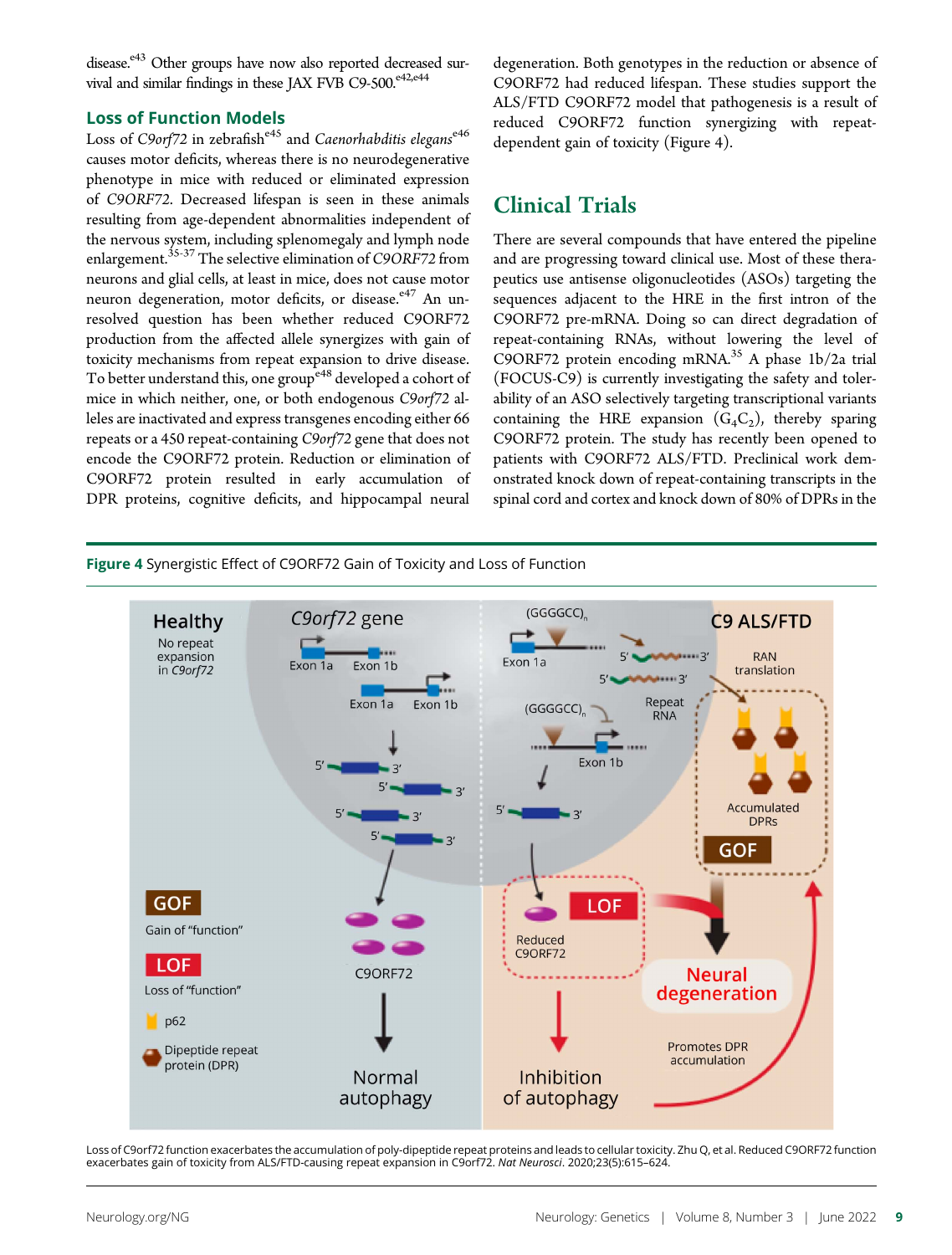cortex. These results persisted for at least 6 months. Similarly, Biogen has an ongoing phase 1 trial with BIIB78, another ASO shown to knock down toxic mRNA while preserving normal C9ORF72 protein. Preclinical studies showed that a single IV dose reduced toxic RNA and dipeptide aggregates and attenuated behavioral and cognitive deficits.<sup>35</sup>

Alector, Inc. recently announced that patients with C9ORF72 ALS have been dosed in a phase 2 study evaluating the safety and efficacy of AL001, a monoclonal antibody designed to elevate progranulin levels in the brain. There is also a phase 2 study enrolling symptomatic patients with C9ORF72 FTD. Progranulin is a key immune modulator in the brain, and low levels of progranulin are associated with TDP-43 aggregation. AL001 has shown encouraging results in patients with FTD who harbor progranulin mutations, increasing progranulin levels and normalizing cerebral inflammatory markers. Theoretically, if inflammation can be normalized and TDP-43 aggregation decreased in patients with C9ORF72 ALS/FTD, this may represent a novel therapeutic approach that is expansion independent.

# **Highlights**

C9ORF72 expansion is the most common genetic cause of ALS/FTD in European and North American populations, with the haplotype likely arising from a single founder. Recent studies, however, highlight the importance of recruiting a more diverse population of affected individuals to better understand the worldwide prevalence and geographic variance.

There is growing recognition that in addition to ALS/FTD, C9ORF72 expansion likely contributes to a spectrum of disorders. Movement disorders, particularly parkinsonism, are frequently observed in C9ORF72 expansion carriers and can precede the onset of ALS/FTD symptoms or present in isolation. While there does not appear to be an association between C9ORF72 pathogenic expansion and Parkinson disease, it is the most frequent phenocopy of Huntington disease.

The pathogenic mechanism of C9ORF72 expansion is actively being explored in various animal models. RNA toxicity and products of RAN translation are thought to be leading contributors; however, recent findings suggest reduction in C9ORF72 synergizes with gain of toxicity from repeat expansion to cause early accumulation of DPR proteins and neural degeneration.

With commercial testing widely available, consensus guidelines would help establish consistent repeat length interpretations and address genetic testing and counseling for patients and families with both familial and sporadic disease. As C9ORF72 expansion targeted therapies are approaching clinical approval, the offer and decision to test is even more important.

Expansion targeting therapies are expected to enter the clinic in the next few years with several studies having recently opened to patients with C9ORF72 ALS/FTD. These opportunities represent an exciting time for the study of C9ORF72 disease and highlight the importance to continue to advance our understanding of the mechanism, prevalence, and natural history of C9ORF72-related disorders.

### Study Funding

Supported by grant R37NS033123 from the National Institutes of Neurological Disorders and Stroke.

### **Disclosure**

The authors report no disclosure relevant to this manuscript. Go to [Neurology.org/NG](http://ng.neurology.org/lookup/doi/10.1212/NXG.0000000000000670) for full disclosure.

### Publication History

Received by Neurology: Genetics January 26, 2022. Accepted in final form March 18, 2022. Solicited and externally peer reviewed. The handling editor was Raymond P. Roos, MD, FAAN.

### Appendix Authors

| Name                                  | Location                                                              | Contribution                                                                                                                                                              |
|---------------------------------------|-----------------------------------------------------------------------|---------------------------------------------------------------------------------------------------------------------------------------------------------------------------|
| Sarah<br>Breevoort.<br>MD, PhD        | Department of Neurology,<br>University of Utah, Salt Lake<br>City, UT | Drafting/revision of the<br>manuscript for content,<br>including medical writing<br>for content; major role in<br>the acquisition of data; and<br>study concept or design |
| Summer<br>Gibson, MD                  | Department of Neurology,<br>University of Utah, Salt Lake<br>City, UT | Drafting/revision of the<br>manuscript for content,<br>including medical writing<br>for content; major role in<br>the acquisition of data; and<br>study concept or design |
| Karla<br>Figueroa,<br>MS              | Department of Neurology,<br>University of Utah, Salt Lake<br>City, UT | Drafting/revision of the<br>manuscript for content,<br>including medical writing<br>for content                                                                           |
| Mark<br>Bromberg,<br>MD, PhD          | Department of Neurology,<br>University of Utah, Salt Lake<br>City, UT | Drafting/revision of the<br>manuscript for content,<br>including medical writing<br>for content; major role in<br>the acquisition of data; and<br>study concept or design |
| <b>Stefan</b><br>Pulst, MD.<br>Dr med | Department of Neurology,<br>University of Utah, Salt Lake<br>City, UT | Drafting/revision of the<br>manuscript for content,<br>including medical writing<br>for content; major role in<br>the acquisition of data; and<br>study concept or design |

### References

Vance C, Al-Chalabi A, Ruddy D, et al. Familial amyotrophic lateral sclerosis with frontotemporal dementia is linked to a locus on chromosome 9p13.2-21.3. Brain. 2006;129(pt 4):868-876.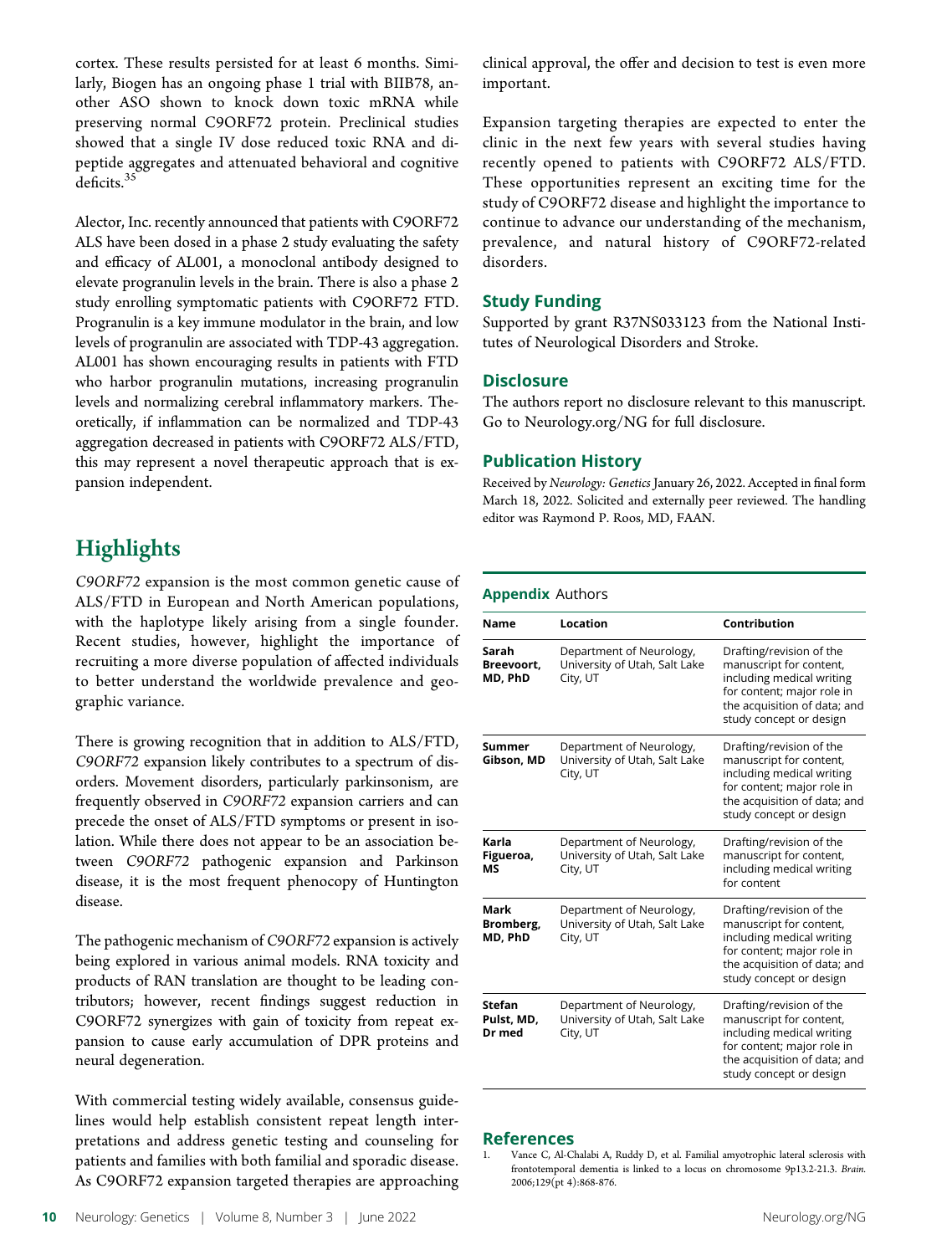- 2. Morita M, Al-Chalabi A, Andersen PM, et al. A locus on chromosome 9p confers susceptibility to ALS and frontotemporal dementia. Neurology. 2006;66(6):839-844.
- 3. Mok K, Traynor BJ, Schymick J, et al. Chromosome 9 ALS and FTD locus is probably derived from a single founder. Neurobiol Aging. 2012;33(1):209-218.
- 4. DeJesus-Hernandez M, Mackenzie IR, Boeve BF, et al. Expanded GGGGCC hexanucleotide repeat in noncoding region of C9ORF72 causes chromosome 9p-linked FTD and ALS. Neuron. 2011;72(2):245-256.
- 5. Renton AE, Majounie E, Waite A, et al. A hexanucleotide repeat expansion in C9ORF72 is the cause of chromosome 9p21-linked ALS-FTD. Neuron. 2011;72(2): 257-268.
- 6. Majounie E, Renton AE, Mok K, et al. Frequency of the C9orf72 hexanucleotide repeat expansion in patients with amyotrophic lateral sclerosis and frontotemporal dementia: a cross-sectional study. Lancet Neurol. 2012;11(4):323-330.
- 7. Ogaki K, Li Y, Atsuta N, et al. Analysis of C9orf72 repeat expansion in 563 Japanese patients with amyotrophic lateral sclerosis. Neurobiol Aging. 2012;33(10):2527-2536.
- 8. Zou ZY, Li XG, Liu MS, Cui LY. Screening for C9orf72 repeat expansions in Chinese amyotrophic lateral sclerosis patients. Neurobiol Aging. 2013;34(6):1710-1716.
- Tsai CP, Soong BW, Tu PH, et al. A hexanucleotide repeat expansion in C9ORF72 causes familial and sporadic ALS in Taiwan. Neurobiol Aging. 2012;33(9): 2232.e11–2232.e18.
- 10. Chen Y, Lin Z, Chen X, et al. Large C9orf72 repeat expansions are seen in Chinese patients with sporadic amyotrophic lateral sclerosis. Neurobiol Aging. 2016;38: 217.e15–217.e22.
- 11. Nel M, Agenbag GM, Henning F, Cross HM, Esterhuizen A, Heckmann JM. C9orf72 repeat expansions in South Africans with amyotrophic lateral sclerosis. J Neurol Sci. 2019;401:51-54.
- 12. Pliner HA, Mann DM, Traynor BJ. Searching for Grendel: origin and global spread of the C9ORF72 repeat expansion. Acta Neuropathol. 2014;127(3):391-396.
- Smith BN, Newhouse S, Shatunov A, et al. The C9ORF72 expansion mutation is a common cause of ALS+/-FTD in Europe and has a single founder. Eur J Hum Genet. 2013;21(1):102-108.
- 14. van der Zee J, Gijselinck I, Dillen L, et al. A pan-European study of the C9orf72 repeat associated with FTLD: geographic prevalence, genomic instability, and intermediate repeats. Hum Mutat. 2013;34(2):363-373.
- 15. Shamim U, Ambawat S, Singh J, et al. C9orf72 hexanucleotide repeat expansion in Indian patients with ALS: a common founder and its geographical predilection. Neurobiol Aging. 2020;88:156.e1–156.e9.
- Roggenbuck J, Palettas M, Vicini L, Patel R, Quick A, Kolb SJ. Incidence of pathogenic, likely pathogenic, and uncertain ALS variants in a clinic cohort. Neurol Genet. 2020;6(1):e390.
- 17. Vatsavayai SC, Nana AL, Yokoyama JS, Seeley WW. C9orf72-FTD/ALS pathogenesis: evidence from human neuropathological studies. Acta Neuropathol. 2019;137(1):1-26.
- 18. Coyne AN, Baskerville V, Zaepfel BL, et al. Nuclear accumulation of CHMP7 initiates nuclear pore complex injury and subsequent TDP-43 dysfunction in sporadic and familial ALS. Sci Transl Med. 2021;13(604):eabe1923.
- 19. Iacoangeli A, Al Khleifat A, Jones AR, et al. C9orf72 intermediate expansions of 24-30 repeats are associated with ALS. Acta Neuropathol Commun. 2019;7(1):115.
- 20. Ng ASL, Tan EK. Intermediate C9orf72 alleles in neurological disorders: does size really matter? J Med Genet. 2017;54(9):591-597.
- 21. Kaivola K, Salmi SJ, Jansson L, et al. Carriership of two copies of C9orf72 hexanucleotide repeat intermediate-length alleles is a risk factor for ALS in the Finnish population. Acta Neuropathol Commun. 2020;8(1):187.
- 22. Cannas A, Solla P, Borghero G, et al. C9ORF72 intermediate repeat expansion in patients affected by atypical parkinsonian syndromes or Parkinson's disease complicated by psychosis or dementia in a Sardinian population. J Neurol. 2015;262: 2498-2503.
- 23. Gijselinck I, Van Mossevelde S, van der Zee J, et al. The C9orf72 repeat size correlates with onset age of disease, DNA methylation and transcriptional downregulation of the promoter. Mol Psychiatry. 2016;21(8):1112-1124.
- 24. Beck J, Poulter M, Hensman D, et al. Large C9orf72 hexanucleotide repeat expansions are seen in multiple neurodegenerative syndromes and are more frequent than expected in the UK population. Am J Hum Genet. 2013;92(3):345-353.
- 25. Dols-Icardo O, Garcia-Redondo A, Rojas-Garcia R, et al. Characterization of the repeat expansion size in C9orf72 in amyotrophic lateral sclerosis and frontotemporal dementia. Hum Mol Genet. 2014;23(3):749-754.
- 26. Nordin A, Akimoto C, Wuolikainen A, et al. Extensive size variability of the GGGGCC expansion in C9orf72 in both neuronal and non-neuronal tissues in 18 patients with ALS or FTD. Hum Mol Genet. 2015;24(11):3133-3142.
- 27. Thys RG, Wang YH. DNA replication dynamics of the GGGGCC repeat of the C9orf72 gen. J Biol Chem. 2015;290(48):28953-28962.
- 28. Westergard T, Jensen BK, Wen X, et al. Cell-to-Cell transmission of dipeptide repeat proteins linked to C9orf72-ALS/FTD. Cell Rep. 2016;17(3):645-652.
- 29. Ash PE, Bieniek KF, Gendron TF, et al. Unconventional translation of C9ORF72 GGGGCC expansion generates insoluble polypeptides specific to c9FTD/ALS. Neuron. 2013;77(4):639-646.
- 30. Mori K, Arzberger T, Grässer FA, et al. Bidirectional transcripts of the expanded C9orf72 hexanucleotide repeat are translated into aggregating dipeptide repeat proteins. Acta Neuropathol. 2013;126(6):881-893.
- 31. Ross JP, Leblond CS, Catoire H, et al. Somatic expansion of the C9orf72 hexanucleotide repeat does not occur in ALS spinal cord tissues. Neurol Genet. 2019;5(2):e317.
- 32. Pamphlett R, Cheong PL, Trent RJ, Yu B. Can ALS-associated C9orf72 repeat expansions be diagnosed on a blood DNA test alone? PLoS One. 2013;8(7):e70007.
- 33. Waite AJ, Bäumer D, East S, et al. Reduced C9orf72 protein levels in frontal cortex of amyotrophic lateral sclerosis and frontotemporal degeneration brain with the C9ORF72 hexanucleotide repeat expansion. Neurobiol Aging. 2014;35(7): 1779.e5–1779.e13.
- 34. Belzil VV, Bauer PO, Prudencio M, et al. Reduced C9orf72 gene expression in c9FTD/ALS is caused by histone trimethylation, an epigenetic event detectable in blood. Acta Neuropathol. 2013;126(6):895-905.
- Jiang J, Zhu Q, Gendron TF, et al. Gain of toxicity from ALS/FTD-Linked repeat expansions in C9ORF72 is alleviated by antisense oligonucleotides targeting GGGGCC-containing RNAs. Neuron. 2016;90(3):535-550.
- 36. O'Rourke JG, Bogdanik L, Yáñez A, et al. C9orf72 is required for proper macrophage and microglial function in mice. Science. 2016;351(6279):1324-1329.
- 37. Atanasio A, Decman V, White D, et al. C9orf72 ablation causes immune dysregulation characterized by leukocyte expansion, autoantibody production, and glomerulonephropathy in mice. Sci Rep. 2016;6:23204.
- 38. Freibaum BD, Lu Y, Lopez-Gonzalez R, et al. GGGGCC repeat expansion in C9orf72 compromises nucleocytoplasmic transport. Nature. 2015;525(7567):129-133.
- 39. Jovicic A, Mertens J, Boeynaems S, et al. Modifiers of C9orf72 dipeptide repeat toxicity connect nucleocytoplasmic transport defects to FTD/ALS. Nat Neurosci. 2015;18(9):1226-1229.
- 40. Zhang K, Donnelly CJ, Haeusler AR, et al. The C9orf72 repeat expansion disrupts nucleocytoplasmic transport. Nature. 2015;525(7567):56-61.
- 41. Almeida S, Gascon E, Tran H, et al. Modeling key pathological features of frontotemporal dementia with C9ORF72 repeat expansion in iPSC-derived human neurons. Acta Neuropathol. 2013;126(3):385-399.
- 42. Zu T, Gibbens B, Doty NS, et al. Non-ATG-initiated translation directed by microsatellite expansions. Proc Natl Acad Sci U S A. 2011;108(1):260-265.
- 43. Mori K, Weng SM, Arzberger T, et al. The C9orf72 GGGGCC repeat is translated into aggregating dipeptide-repeat proteins in FTLD/ALS. Science. 2013;339(6125): 1335-1338.
- 44. Zu T, Liu Y, Bañez-Coronel M, et al. RAN proteins and RNA foci from antisense transcripts in C9ORF72 ALS and frontotemporal dementia. Proc Natl Acad Sci U S A. 2013;110(51):E4968-E4977.
- 45. Batra R, Charizanis K, Swanson MS. Partners in crime: bidirectional transcription in unstable microsatellite disease. Hum Mol Genet. 2010;19(R1):R77-R82.
- 46. Yin S, Lopez-Gonzalez R, Kunz RC, et al. Evidence that C9ORF72 dipeptide repeat proteins associate with U2 snRNP to cause mis-splicing in ALS/FTD patients. Cel Rep. 2017;19(11):2244-2256.
- 47. Zhang YJ, Gendron TF, Grima JC, et al. C9ORF72 poly(GA) aggregates sequester and impair HR23 and nucleocytoplasmic transport proteins. Nat Neurosci. 2016; 19(5):668-677.
- 48. Bäuerlein FJB, Saha I, Mishra A, et al. In situ architecture and cellular interactions of PolyQ inclusions. Cell. 2017;171(1):179–187.e10.
- 49. Ohki Y, Wenninger-Weinzierl A, Hruscha A, et al. Glycine-alanine dipeptide repeat protein contributes to toxicity in a zebrafish model of C9orf72 associated neurodegeneration. Mol Neurodegener. 2017;12(1):6.
- 50. Wen X, Tan W, Westergard T, et al. Antisense proline-arginine RAN dipeptides linked to C9ORF72-ALS/FTD form toxic nuclear aggregates that initiate in vitro and in vivo neuronal death. Neuron. 2014;84(6):1213-1225.
- 51. Coyne AN, Zaepfel BL, Hayes L, et al. G4C2 repeat RNA initiates a pom121 mediated reduction in specific nucleoporins in C9orf72 ALS/FTD. Neuron. 2020; 107(6):1124–1140.e11.
- 52. Shi KY, Mori E, Nizami ZF, et al. Toxic PRn poly-dipeptides encoded by the C9orf72 repeat expansion block nuclear import and export. Proc Natl Acad Sci U S A. 2017; 114(7):E1111–E17.
- 53. Fong JC, Karydas AM, Goldman JS. Genetic counseling for FTD/ALS caused by the C9ORF72 hexanucleotide expansion. Alzheimers Res Ther. 2012;4(4):27.
- Akimoto C, Volk AE, van Blitterswijk M, et al. A blinded international study on the reliability of genetic testing for GGGGCC-repeat expansions in C9orf72 reveals marked differences in results among 14 laboratories. J Med Genet. 2014;51(6): 419-424.
- 55. Nordin A, Akimoto C, Wuolikainen A, et al. Sequence variations in C9orf72 downstream of the hexanucleotide repeat region and its effect on repeat-primed PCR interpretation: a large multinational screening study. Amyotroph Lateral Scler Frontotemporal Degener. 2017;18(3-4):256-264.
- 56. Warner JP, Barron LH, Goudie D, et al. A general method for the detection of large CAG repeat expansions by fluorescent PCR. J Med Genet. 1996;33(12):1022-1026.
- 57. Roggenbuck J. C9orf72 and the care of the patient with ALS or FTD: progress and recommendations after 10 years. Neurol Genet. 2021;7(1):e542.
- 58. Klepek H, Goutman SA, Quick A, Kolb SJ, Roggenbuck J. Variable reporting of C9orf72 and a high rate of uncertain results in ALS genetic testing.Neurol Genet. 2019; 5(1):e301.
- 59. Murphy NA, Arthur KC, Tienari PJ, Houlden H, Chiò A, Traynor BJ. Age-related penetrance of the C9orf72 repeat expansion. Sci Rep. 2017;7(1):2116.
- 60. Turner MR, Al-Chalabi A, Chio A, et al. Genetic screening in sporadic ALS and FTD. J Neurol Neurosurg Psychiatry. 2017;88(12):1042-1044. eReferences e1-e48 available at: [links.lww.com/NXG/A520.](http://links.lww.com/NXG/A520)